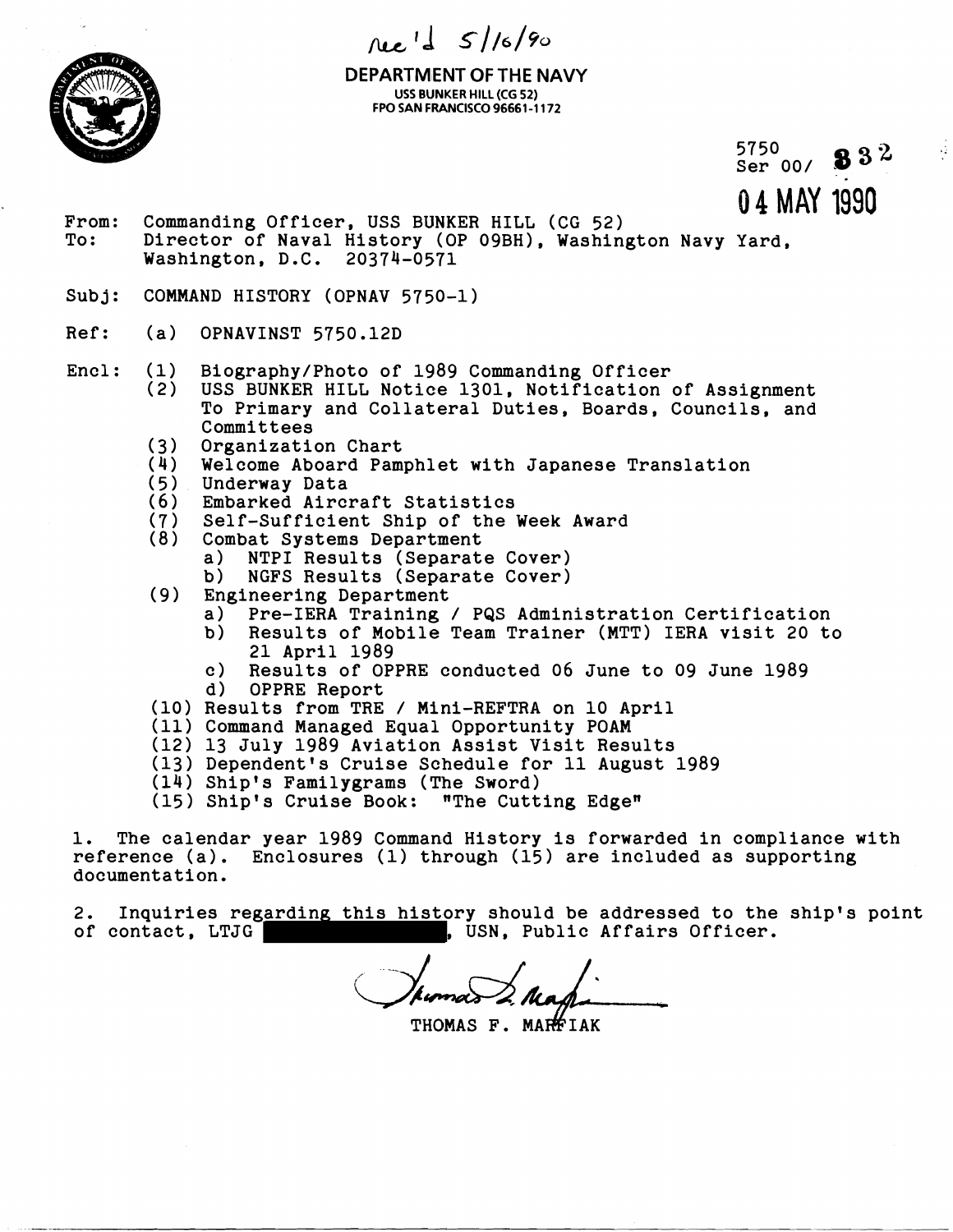### PART I

### Command Composition and Organization

1. Characteristics. USS BUNKER HILL is an AEGIS Guided Missile Cruiser of the TICONDEROGA class. However, it is the first ship of the class equipped with the MK 41 Vertical Launching System (VLS) for missiles (Standard Missile 2 Block 11, Tomahawk Cruise Missile) which sets it apart from predecessors delivered with the MK 26 Guided Missile Launching System. USS BUNKER HILL is the first combatant designed from the keel up to carry the Tomahawk Cruise Missile.

 $\frac{1}{\sqrt{2}}$ 

2. Missions. USS BUNKER HILL's mission areas include:

- Anti-Air Warfare (AAw)
- Anti-Submarine Warfare (ASW)
- Anti-Surface Warfare (ASUW)
- Strike Warfare (STW) (Tomahawk)
- Electronic Warfare (EW)
- Command, Control and Communications (CCC)
- Mobility (MOB)
- Naval Gunfire Support (AMW)

3. Organization. USS BUNKER HILL has been under the administrative control of Commander Task Force 70, Commander Naval Surface Group Western Pacific (CTF 75). Commander Task Group 71.7, and the Commander Joint Task Force Philipines during various portions of 1989. For detailed dates, see CHRONOLOGY - CY 1989.

4. Subordinate Commands. Helicopter Anti-Submarine Squadron Light 45 is assigned to USS BUNKER HILL. The following Detachments from that San Diego based squadron were embarked in 1989:

| Detachment | $From - To$ | Officer-in-Charge |
|------------|-------------|-------------------|
|            | JAN         | LCDR Bill Stedman |
| 7 A        | $FEB - AUG$ | LCDR John Newcomb |
| 7 B        | $SEP - DEC$ | LCDR Larry Conrad |

One aircraft, LONEWOLF 51, was assigned to USS BUNKER HILL throughout 1989 and is based out of Atsugi, Japan. Further information on LONEWOLF 51's statistics can be found in Enclosure **(6).** 

5. Summary. USS BUNKER HILL is one of the Navyts most capable warships. It plays a defensive role by providing protection for an entire Carrier Battle Group or Surface Action Group against the Soviet air, surface and subsurface threat. Its offensive strike capability is impressively demonstrated by its ability to strike targets at sea and ashore with all three variants of the Tomahawk Cruise Missile. Four LM2500 gas turbine engines propel the ship at speeds in excess of 30 knots. state-of-the-art AEGIS combat system provides the ultimate in target detection, acquisition, targeting, and engagement. The AN/SPY-1A phased array radar can track over 200 surface and air targets simultaneously at ranges over 200 nautical miles with fire control accuracy. All these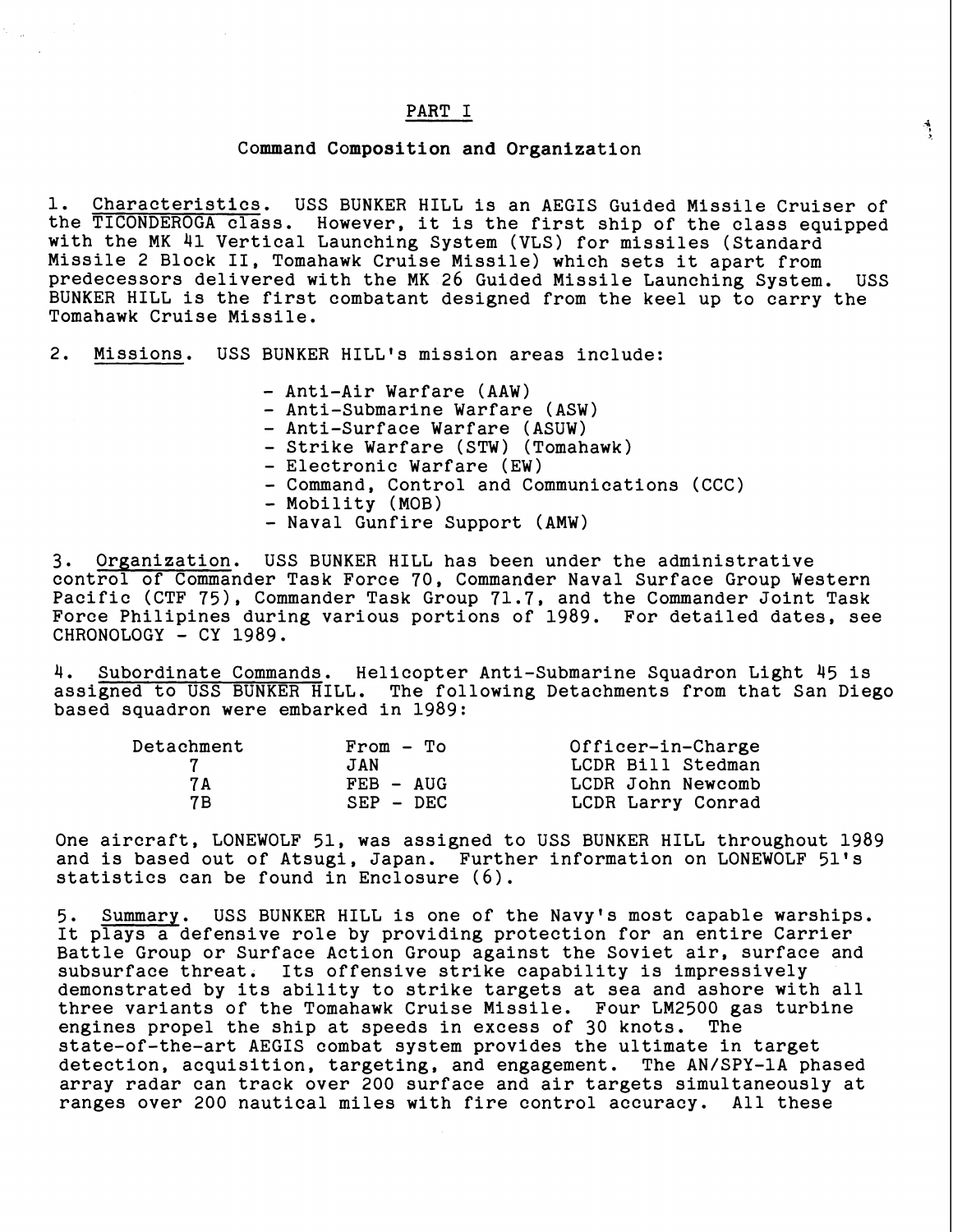contacts are channeled through UYK-7 computers to the AEGIS Display System, comprised of four large screen automated displays that allow the Commanding Officer and embarked Commander to quickly and easily assess the state of the battle and make timely, accurate command and control decisions. Using "if-thenn computer program logic, doctrine statements can be built into the AEGIS system allowing it to be operated in full automatic in times of saturation or other dense threat environments. Thus, targets can be detected, tracked, identified, evaluated, and engaged automatically without human intervention. The system can also be operated in semi-automatic or normal modes, giving greater operator control in less tactically demanding situations, or a mixture of all three modes may be employed. As the first<br>AEGIS Tomahawk shooter, USS BUNKER HILL also plays a major role in power AEGIS Tomahawk shooter, USS BUNKER HILL projection ashore. This sophisticated cruise missile uses techniques such as terrain contour matching with onboard computerized "maps" to guide itself to land targets. USS BUNKER HILL is also a highly capable anti-submarine warfare platform utilizing the impressive Light Airborne Multi-Purpose System (LAMPS) MK I11 SH-6OB with its two-way voice and information data link, and the ship's hull mounted SQS-53A sonar with automated Passive Target Motion Analysis (PTMA).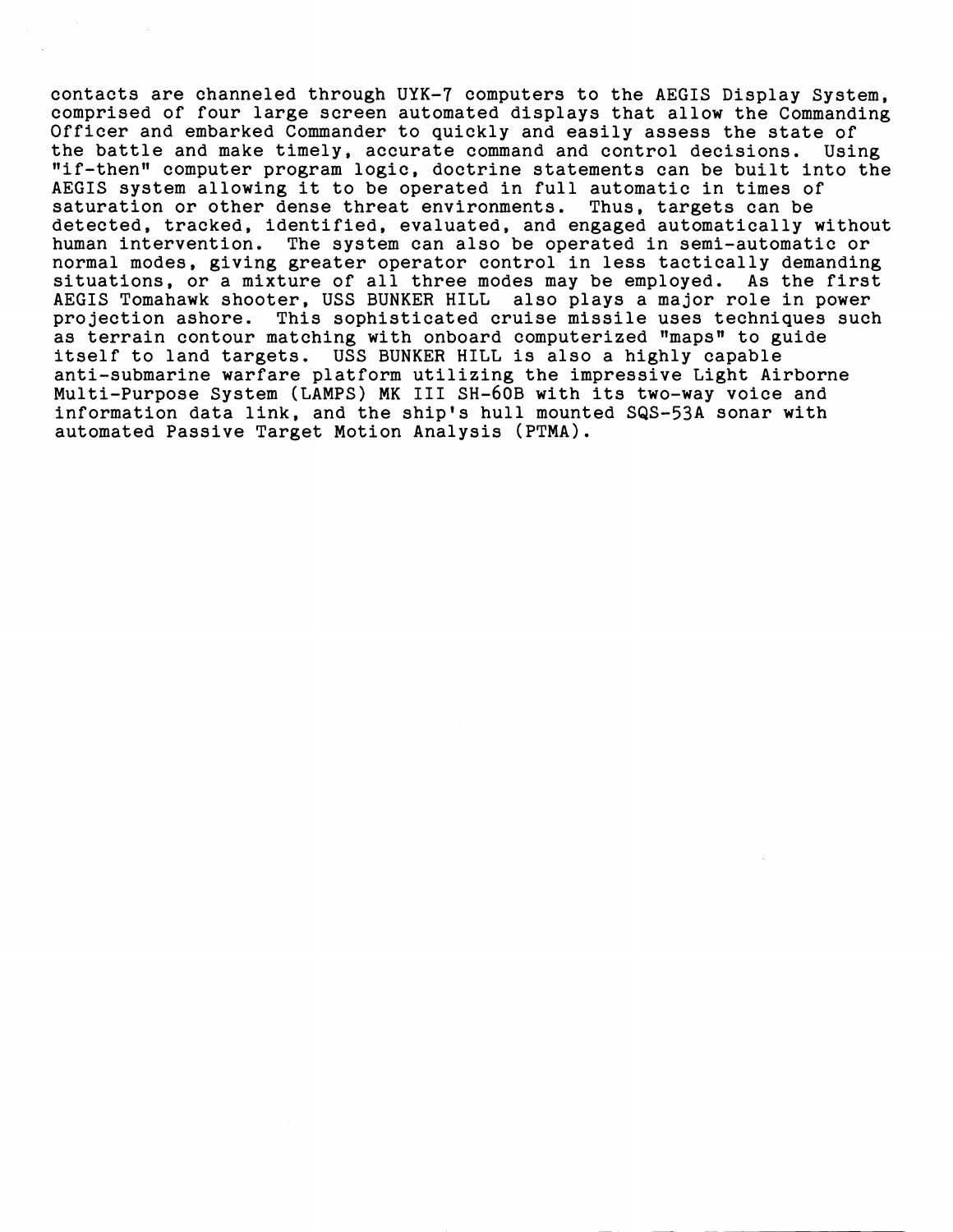# PART I1

 $\begin{split} \partial \mathcal{E}^{(1)} &= \frac{1}{2} \left( \partial_{\theta} \mathcal{E}^{(1)} - \partial_{\theta} \mathcal{E}^{(1)} \right) \\ &= \frac{1}{2} \left( \partial_{\theta} \mathcal{E}^{(1)} - \partial_{\theta} \mathcal{E}^{(1)} \right) \end{split}$ 

# CHRONOLOGY - CY 1989

| SHIP'S POSITION                                      | <b>EVENTS</b>              |                                                                                                               | TAB             |
|------------------------------------------------------|----------------------------|---------------------------------------------------------------------------------------------------------------|-----------------|
| 01JAN-13FEB INPT YOKO                                | <b>OlJAN</b>               | - UNDER OPCON OF CTF 75<br>- RECEIVED COMNAVSURFPAC SELF-<br>SUFFICIENT SHIP OF THE WEEK<br><b>CITATION</b>   | 01              |
|                                                      | 19JAN<br>06FEB             | - AVIATION ASSIST VISIT (AAV)<br>- GALLEY REOPENS                                                             | 02              |
| 14FEB YOKO LOCAL OPAREA<br>15-19FEB INPT YOKO        | 14FEB<br>18FEB             | 07-09FEB - CNSGWP CMEO INSPECTION<br>- UNDWY FOR ENGINEERING SEA TRIALS<br>- ASIAN COUNCIL TOUR : EX VICE ADM | 03              |
| 20-22FEB YOKO LOCAL OPAREA                           | 20FEB                      | <b>JMSDF ATTENDS</b><br>- UNDWY FOR COMBAT SYSTEMS SEA TRIALS<br>SEA TRIALS                                   | 04              |
| 23-26FEB INPT YOKO                                   |                            |                                                                                                               |                 |
| 27FEB-24MAR SEA OF JAPAN                             | 27FEB                      | - UNDWY FOR TEAM SPIRIT<br>UNDER OPCON OF CTF 70                                                              | 05              |
|                                                      | 22MAR                      | - UNDER OPCON OF CTF 75                                                                                       |                 |
|                                                      | 24MAR                      | - MOOR PUSAN                                                                                                  |                 |
| 25-29MAR INPT PUSAN, ROK<br>30MAR-07APR SEA OF JAPAN | $26-29MAR - NWAT$<br>30MAR | - UNDWY FOR SURVOPS                                                                                           | 06<br>07        |
|                                                      | 01APR                      | - UNDER OPCON OF CTG 71.7                                                                                     |                 |
|                                                      | 07APR                      | - DETATCH FM SURVOPS                                                                                          |                 |
|                                                      |                            | UNDER OPCON OF CTF 75                                                                                         |                 |
| 08-10APR INPT YOKO                                   | 08APR                      | - MOOR YOKOSUKA                                                                                               |                 |
|                                                      | <b>10APR</b>               | - UNDWY FOR TRE AND MINI-REFTRA                                                                               | 08              |
| 11-14APR JAPAN OPAREA                                | 12APR                      | - SVTT AND LAMPS MK III TORPEDO SHOTS<br>WITH RECOVERY                                                        | 09              |
| 14-19APR INPT YOKO                                   | 14APR                      | - MOOR YOKOSUKA                                                                                               |                 |
| 20APR SUGAMI WON                                     | 20APR                      | - UNDWY FOR IERA                                                                                              | 10              |
| 21APR-04MAY INPT YOKO                                | 21APR                      | - MOOR YOKOSUKA                                                                                               |                 |
|                                                      | 26APR                      | - UNDWY FOR AMMO ANCHOR                                                                                       | 11              |
|                                                      | 26APR                      | - MOOR YOKOSUKA                                                                                               |                 |
| 05-16MAY SEA OF JAPAN                                | 05MAY                      | - UNDWY FOR SURVOPS                                                                                           | 08              |
|                                                      | 07MAY                      | - UNDER OPCON OF CTG 71.7                                                                                     |                 |
|                                                      | 12MAY<br>$16$ MAY          | - UNDER TACCON OF CTG 70.4<br>- DETATCH FROM SURVOPS                                                          |                 |
|                                                      |                            | - UNDER OPCON OF CTF 75                                                                                       |                 |
| 17-19MAY INPT CHINNHAE                               | $17-19$ MAY - 9024         |                                                                                                               | 06              |
| 20-21MAY SEA OF JAPAN,<br>JAPAN LOCAL OPAREA         | 20MAY                      | - UNDWY TRANSIT TO YOKOSUKA                                                                                   |                 |
| 22-30MAY INPT YOKO                                   | 22MAY                      | - MOOR YOKO                                                                                                   |                 |
| <b>31MAY YOKO LOCAL OPAREA</b>                       | 31MAY                      | - UNDWY FOR PRE-OPPRE CHECKS                                                                                  |                 |
| 01-07JUN INPT YOKO                                   | 01JUN                      | - MOOR YOKOSUKA                                                                                               |                 |
| 08JUN YOKO LOCAL OPAREA                              | 07JUN                      | - UNDWY FOR OPPRE                                                                                             | 12 <sup>2</sup> |
| 09JUN INPT YOKO                                      | 09JUN                      | - MOOR YOKOSUKA                                                                                               |                 |
| 10-12JUN PHILLIPPINE SEA                             | <b>10JUN</b>               | - UNDWY XSIT TO SUBIC BAY, RP                                                                                 |                 |
| 13JUN TABONIS OPAREA                                 | 13JUN                      | - SPOTTER SERVICES FOR THE 3RD MARINE                                                                         | 13              |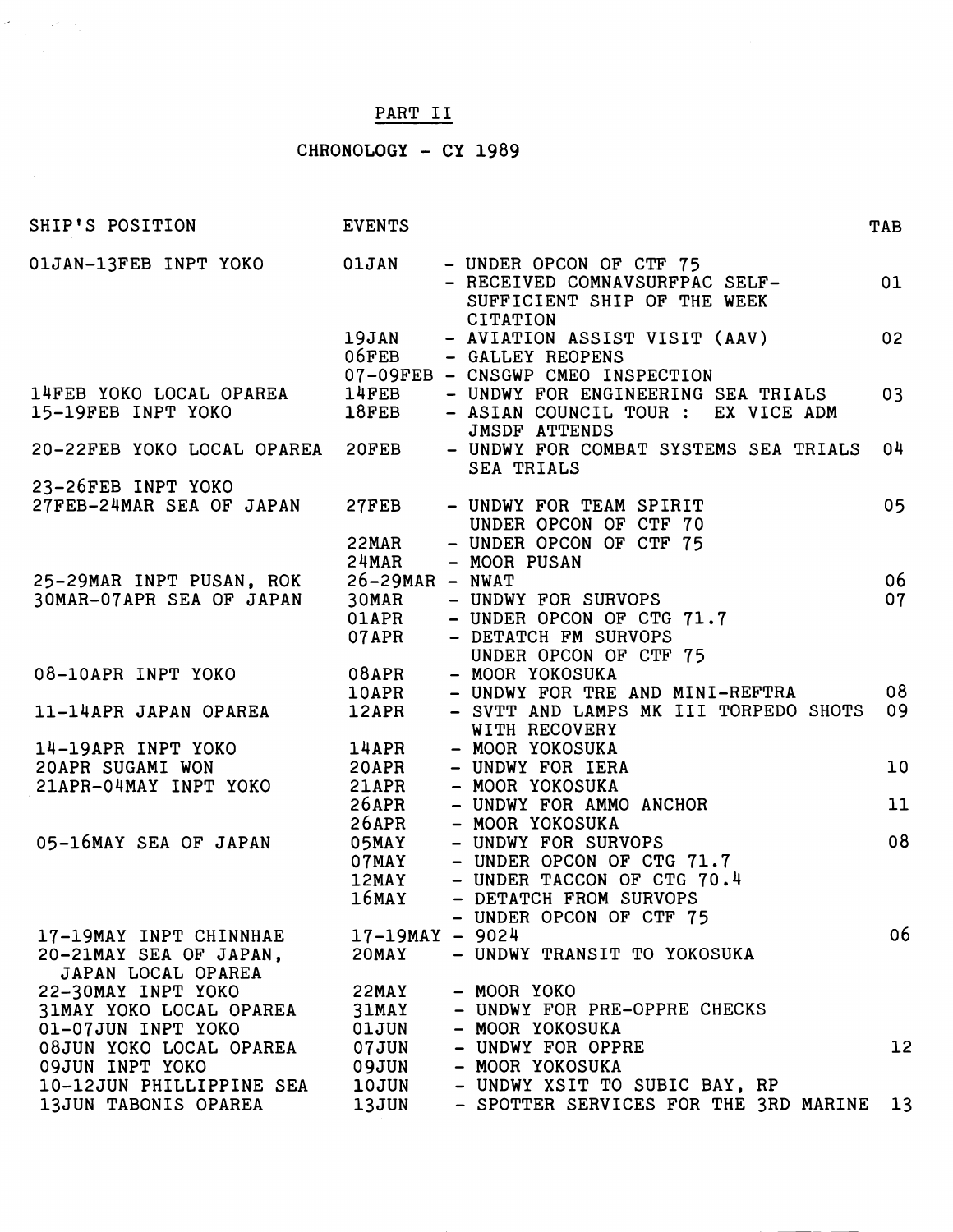|                            |                   | DETACHMENT                                                 |                 |
|----------------------------|-------------------|------------------------------------------------------------|-----------------|
| 14-18JUN INPT SUBIC, RP    | 14JUN             | - MOOR SUBIC BAY                                           |                 |
| 19-29JUN PHILLIPPINE SEA   | 19JUN             | - UNDWY FOR BATTLE GROUP OPS                               |                 |
|                            |                   | UNDER OPCON OF CTF 70                                      |                 |
|                            | 19JUN             | - NGFS GRADED EXERCISES                                    | 14              |
|                            | 21JUN             | - HARPOON FIRING EXERCISE                                  | 15 <sub>1</sub> |
|                            |                   |                                                            |                 |
|                            | 22JUN             | - BUMPER DRILLS, SUBIC BAY                                 | 16              |
| 30JUN-05JULY INPT PHATTAYA | 30JUN             | - ANCHOR PHATTAYA BEACH, THAILAND                          |                 |
|                            | <b>05JUL</b>      | - UNDWY FOR ASWEX 89-2US                                   |                 |
| 06-11JULY PHILLIPPINE SEA  |                   | 09-11JUL - ASWEX 89-2US                                    | 17              |
| 12-20JUL INPT SUBIC, RP    | <b>12JUL</b>      | - MOOR SUBIC BAY                                           |                 |
|                            | 13JUL             | $-$ AAV                                                    |                 |
|                            |                   | 153UL - UNDWY FOR ANCHORAGE<br>17JUL - MOOR PIERSIDE SUBIC | 18              |
|                            |                   |                                                            |                 |
|                            | $17-19JUL - NTPI$ |                                                            | 19              |
| 20-24JUL PHILLIPPINE SEA   | 20JUL             | - UNDWY FOR BATTLE GROUP OPERATIONS                        |                 |
| 25JUL-10AUG INPT YOKO      | <b>25JUL</b>      | - MOOR YOKOSUKA                                            |                 |
|                            |                   | UNDER OPCON OF CTF 75                                      |                 |
|                            |                   |                                                            |                 |
| 11AUG YOKO LOCAL OPAREA    | <b>11AUG</b>      | - DEPENDENTS CRUISE                                        | 20              |
| 12-13AUG INPT YOKO         |                   |                                                            |                 |
| 14-20AUG PHILLIPPINE SEA   | 14AUG             | - UNDWY XSIT TO SUBIC BAY                                  |                 |
|                            | <b>15AUG</b>      | - UNDER OPCON OF CTF 70                                    |                 |
| 21-23AUG INPT SUBIC        | 21AUG             | - MOOR SUBIC BAY                                           |                 |
|                            | 23AUG             | - AMMO ONLOAD                                              |                 |
| 24-31AUG PHILLIPPINE SEA   | 24AUG             | - UNDWY XSIT TO PHATTAYA                                   |                 |
| GULF OF THAILAND           |                   |                                                            |                 |
| 01-04SEP INPT PHATTAYA     | $01$ SEP          | - ANCHOR PHATTAYA BCH                                      |                 |
| 05-06SEP GULF OF THAILAND  | 05SEP             | - UNDWY XSIT TO SINGAPORE                                  |                 |
| 07SEP INPT SINGAPORE       | 07SEP             | - ANCHOR SINGAPORE                                         | 21              |
| 08SEP-17OCT MALACCAN       | 08SEP             | - UNDWY XSIT TO IO/NAS                                     | 22              |
| STRAITS, IO, NAS, GOO      |                   | - UNDER OPCON OF CJTFME                                    |                 |
|                            | 15SEP             |                                                            |                 |
|                            | 030CT             | - CJTFME VISITS                                            | 23              |
| 18-210CT INPT MOMBASSA     | $180C$ T          | - MOOR MOMBASSA, KENYA                                     | 24              |
|                            | 200CT             | - UNDER OPCON OF CTF 70                                    |                 |
| 22-270CT INDIAN OCEAN      | <b>220CT</b>      | - UNDWY XSIT TO DIEGO GARCIA                               |                 |
| 280CT INPT DIEGO GARCIA    | 280CT             | - MOOR DIEGO GARCIA                                        |                 |
| 29-310CT D.GARCIA OPAREA   | <b>290CT</b>      | - UNDWY FOR WEAPONS WEEK                                   | 25              |
|                            | <b>290CT</b>      | - LAMPS TORPEDO DROP                                       |                 |
|                            | 300CT             | - MISSILE SHOOT                                            |                 |
| 01-09NOV INDIAN OCEAN      | <b>OlNOV</b>      | - COMMENCE AUSTRALIAN XSIT                                 |                 |
| 10-17NOV INPT PERTH        | 10NOV             | - MOOR PERTH, AUSTRALIA                                    | 26              |
|                            | 17NOV             | - UNDWY XSIT TO SUBIC BAY                                  |                 |
| 18-27NOV PHILLIPPINE SEA   |                   |                                                            |                 |
|                            |                   |                                                            |                 |
| 28NOV-12DEC INPT SUBIC     | <b>28NOV</b>      | - MOOR SUBIC                                               |                 |
| 03-17DEC PHILLIPPINE SEA   | 03DEC             | - CONTINGENCY OPERATIONS                                   | 27              |
|                            |                   | UNDER OPCON OF CJTF PHIL                                   |                 |
| 08-10DEC PHILLIPPINE SEA   | 08DEC             | - UNDER OPCON OF CTF 70                                    |                 |
|                            | <b>10DEC</b>      | - UNDER OPCON OF CTF 75                                    |                 |
| 11-31DEC INPT YOKO         | <b>11DEC</b>      | - MOOR YOKOSUKA                                            |                 |
|                            | 19DEC             | - JAPAN ARMED FORCES STAFF COLLEGE                         |                 |
|                            |                   | <b>TOUR</b>                                                |                 |
|                            |                   |                                                            |                 |

 $\frac{1}{\sqrt{2}}$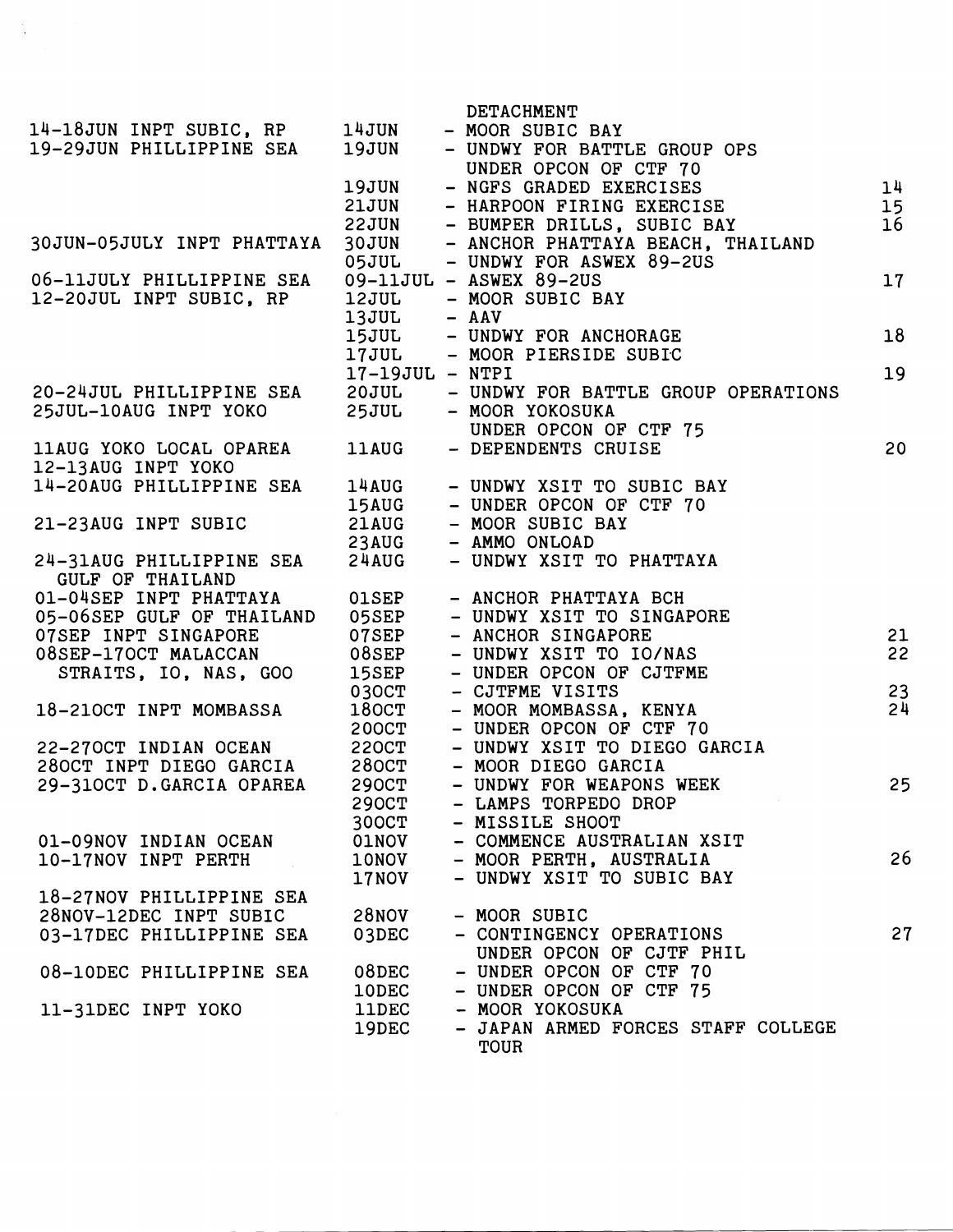## PART I11

#### Narrative

1. See COMNAVSURFPAC message with details in Enclosure (7).

2. See Enclosure (12) for AAV results.

3. See Enclosure (11) in for Plan of Actions and Milestones.

4. The 20 February Combat Systems Sea Trials marked the end of the first SRA for an AEGIS Cruiser conducted outside CONUS. The entire availability was finished on schedule with outstanding results. Meticulous planning and follow-through resulted in a Post-SRA test package which precluded the requirement for a Combat System Readiness Test.

5. Team Spirit 89 is an annual exercise designed to improve the defensive readiness of the Republic of Korea and U.S. forces through participation in combined and joint operations. USS BUNKER HILL served as the Force Anti-Air Warfare Commander (AW) for the 25 ships and 233 aircraft making up the CVBG/ATF throughout TS-89.

6. The Nuclear Weapons Assistance Team (29 March) and COMTRAPAC Course K-644-9024 (17-19 May) was presented on board by Nuclear Weapons Training Group instructors offering training in VLS handling and maintenance, the FZ security alarm system, nuclear weapon accident response, Personnel Reliability Program administration, and nuclear weapons security.

7. USS BUNKER HILL conducted surveillance operations off the coast of Vladivostok, USSR from 30 March to 07 April and again from 05 May to 16 May. On each occasion, USS BUNKER HILL was under the operational contre On each occasion, USS BUNKER HILL was under the operational control of Commander Task Group 71.7.

8. USS BUNKER HILL completed an entire Damage Control Package (50 drills), in addition to Navigation, Seamanship, and Medical packages during an extremely successful Training Readiness Evaluation (TRE) and Mini-Refresher Training (REFTRA). See Enclosure (10) for results.

9. One SVTT torpedo firing and a LAMPS MK I11 weapon drop were executed off the coast of Sasebo, Japan. The ship recovered both exercise torpedos and evaluated both shots as "hits" against dedicated submarine services.

10. An Eastern Pacific Mobile Training Team visited USS BUNKER HILL from 20 to 21 April evaluating Engineering Operations, Fire Fighting, Material, Level of Knowledge, and Administration. Results can be found in Enclosure (9a and 9b).

11. USS BUNKER HILL was the first VLS capable ship to successfully conduct<br>a VLS canister handling evolution at anchor from a barge. This was a VLS canister handling evolution at anchor from a barge. completed in a politically sensitive harbor with no adverse results.

12. Completed the Operational Propulsion Plant Reexamination with an evaluation of above average in Fire Fighting, Material and Level of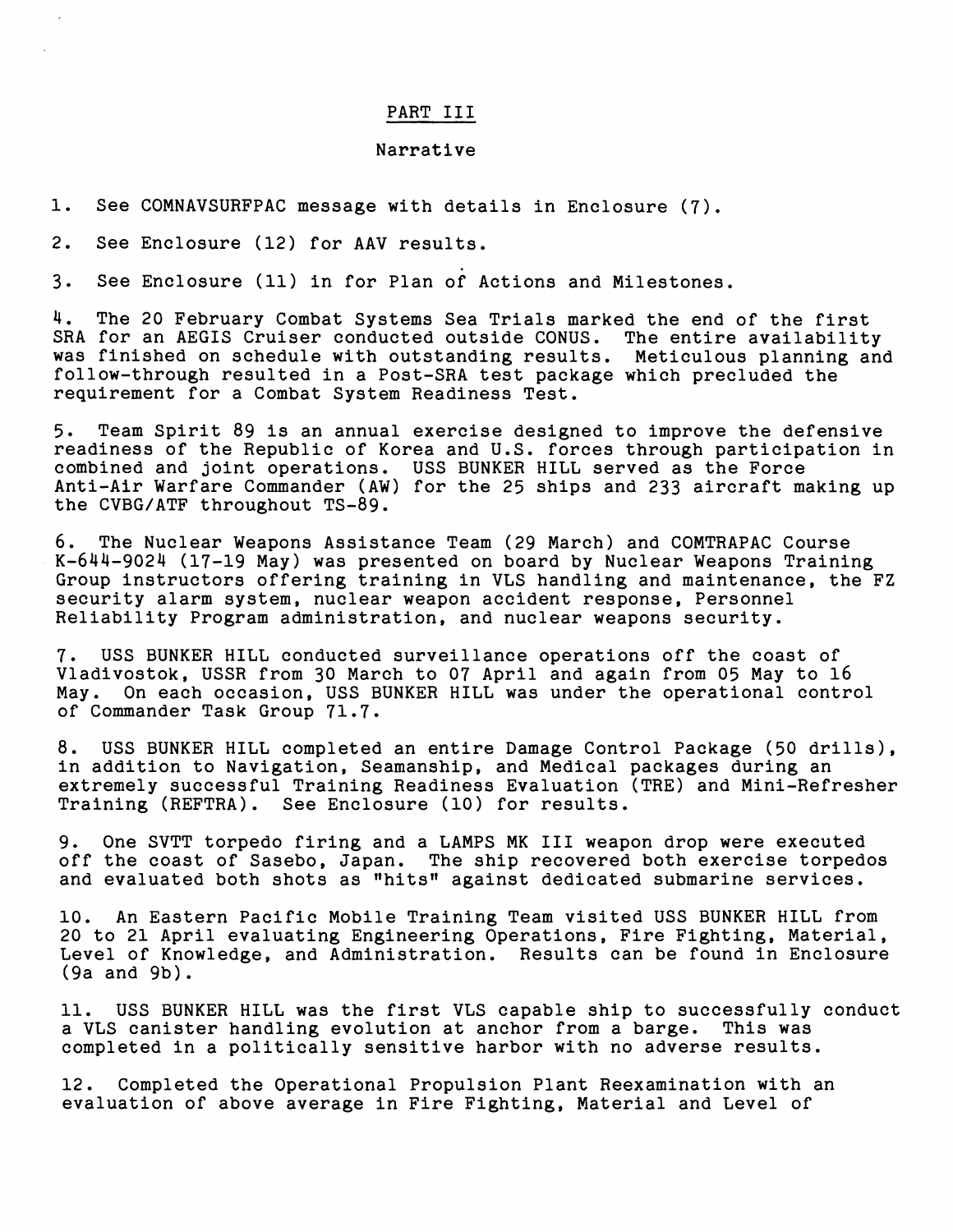Knowledge resulting in an overall above average score, the first to be achieved by an OFRP ship in recent memory. See Enclosure (9c).

13. USS BUNKER HILL provided spotter services for the Third Marine Detatchment on the Tabones Naval Gunfire Range. The one day event provided new Marine Spotters valuable training and gave USS BUNKER HILL a day to practice Naval Gun Fire Support prior to the graded NGFS exercise on 19 June.

14. The NGFS Graded Exercise was an extreme success with USS BUNKER HILL scoring an overall 103. Graded results provided under separate cover - Enclosure (8b).

15. On 21 June, U.S. Navy and Air Force units conducted a missile firing exercise against a target hulk in South China Sea international waters, West of Luzon, R.P. Three telemetry equipped Harpoon missiles scored direct hits on the target. Firing units included USS BUNKER HILL, an A-6E Intruder, and P-3C Orion aircraft.

16. "Bumper Drills" is a ship maneuvering exercise which provides valuable training to all Sea and Anchor Detail watch position in the proper procedure in entering and leaving port. The ship made approaches on and left the Subic Bay Naval Station pier about a dozen times providing, excellent training for all concerned, including embarked Midshipmen.

17. ASWEX-892US was a two day Anti-Submarine Warfare Exercise utilizing live Submarine Services. USS BUNKER HILL with LONEWOLF 51, Midway with her embarked SH-3 squadron, and the rest of Battle Group Alfa conducted numerous advanced exercises. USS BUNKER HILL received Commander Destroyer Squadron 15's "Clean Sweep" award for numerous detections, localizations, and prosecutions.

18. The ship got underway to anchor to avoid possible damage resulting from Super Typhoon Gordon.

19. The Nuclear Technical Proficiency Inspection results are submitted under a Separate Cover - Enclosure (8a).

20. A one day dependent's cruise was conducted on Friday August 11th for all dependents and guests of USS BUNKER HILL crewmembers. The day included<br>non-firing Close In Weapon System displays and a High Speed Run. See non-firing Close In Weapon System displays and a High Speed Run. Enclosure (13) for more details and a Dependent/Guest Embarkation Pass.

21. A one day visit to Singapore by Battle Group Alfa was required to facilitate a Battle Group Staff turnover onboard USS Midway prior to the Indian Ocean Deployment.

22. USS BUNKER HILL's "Deployment" during 1989 was to the Indian Ocean and North Arabian Sea with the Midway Battle Group. USS BUNKER HILL's arduous duties as Anti-Air Warfare Commander helped maintain peace in the unstable area with a continuing United States presence.

23. The Commander Joint Task Force Middle East visited USS BUNKER HILL on 03 October for a standard AEGIS tour.